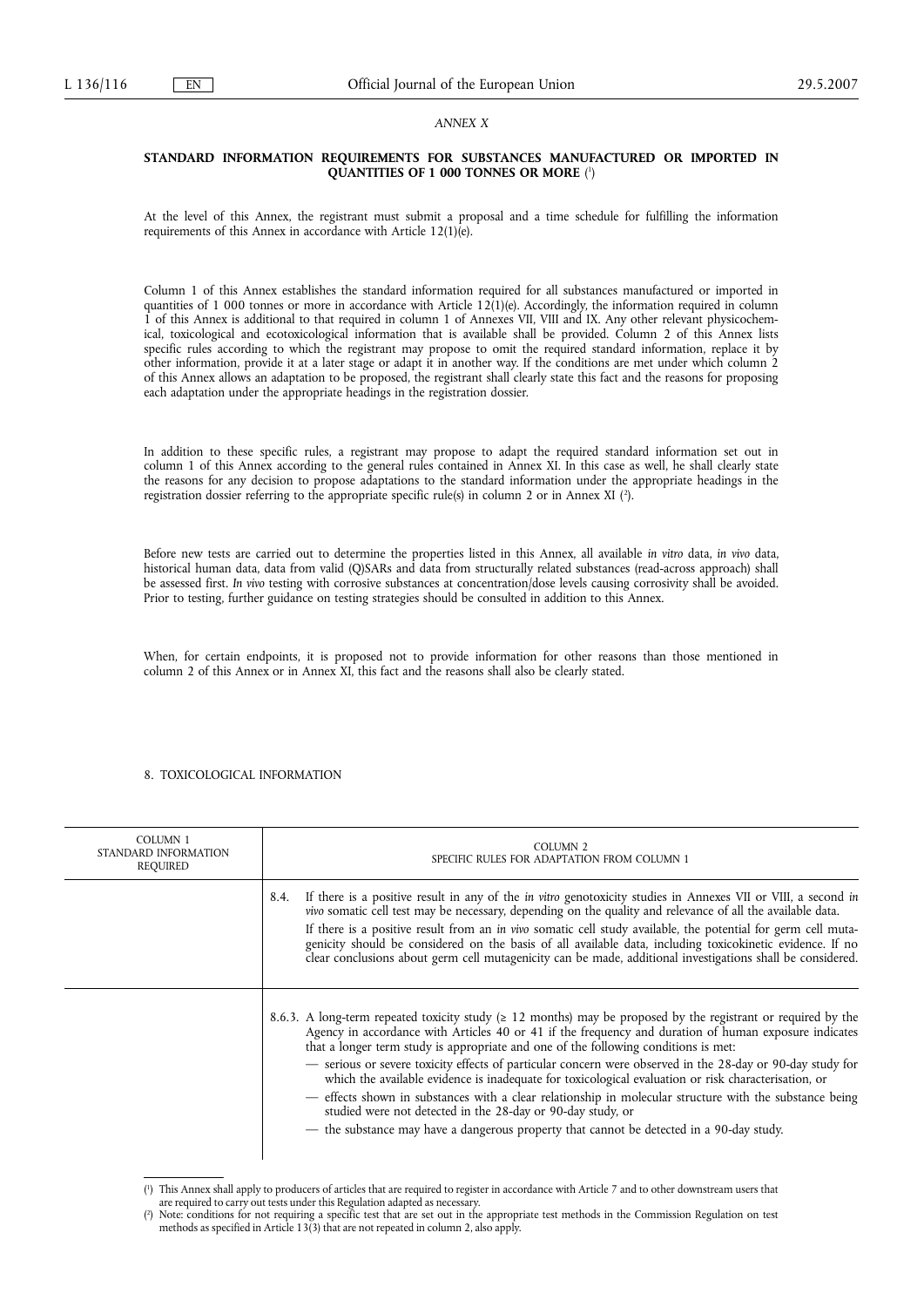| COLUMN <sub>1</sub><br>STANDARD INFORMATION<br>REQUIRED |                                                                                                                                                                                                                                                               | COLUMN <sub>2</sub><br>SPECIFIC RULES FOR ADAPTATION FROM COLUMN 1                                                                                                                                                                                                                                                                                                                                                                                                                                                                                                                                                                                                                                                                                                                                                                                                                                                                                                                                                                                                                                                                                                                                                                                                                                                                                                                                                                                                     |
|---------------------------------------------------------|---------------------------------------------------------------------------------------------------------------------------------------------------------------------------------------------------------------------------------------------------------------|------------------------------------------------------------------------------------------------------------------------------------------------------------------------------------------------------------------------------------------------------------------------------------------------------------------------------------------------------------------------------------------------------------------------------------------------------------------------------------------------------------------------------------------------------------------------------------------------------------------------------------------------------------------------------------------------------------------------------------------------------------------------------------------------------------------------------------------------------------------------------------------------------------------------------------------------------------------------------------------------------------------------------------------------------------------------------------------------------------------------------------------------------------------------------------------------------------------------------------------------------------------------------------------------------------------------------------------------------------------------------------------------------------------------------------------------------------------------|
|                                                         |                                                                                                                                                                                                                                                               | 8.6.4. Further studies shall be proposed by the registrant or may be required by the Agency in accordance with<br>Articles 40 or 41 in case of:<br>- toxicity of particular concern (e.g. serious/severe effects), or<br>- indications of an effect for which the available evidence is inadequate for toxicological evaluation and/<br>or risk characterisation. In such cases it may also be more appropriate to perform specific toxicological<br>studies that are designed to investigate these effects (e.g. immunotoxicity, neurotoxicity), or<br>particular concern regarding exposure (e.g. use in consumer products leading to exposure levels which<br>are close to the dose levels at which toxicity is observed).                                                                                                                                                                                                                                                                                                                                                                                                                                                                                                                                                                                                                                                                                                                                          |
| 8.7.                                                    | Reproductive toxicity                                                                                                                                                                                                                                         | 8.7.<br>The studies need not be conducted if:<br>- the substance is known to be a genotoxic carcinogen and appropriate risk management measures are<br>implemented, or<br>- the substance is known to be a germ cell mutagen and appropriate risk management measures are<br>implemented, or<br>- the substance is of low toxicological activity (no evidence of toxicity seen in any of the tests available),<br>it can be proven from toxicokinetic data that no systemic absorption occurs via relevant routes of<br>exposure (e.g. plasma/blood concentrations below detection limit using a sensitive method and<br>absence of the substance and of metabolites of the substance in urine, bile or exhaled air) and there is<br>no or no significant human exposure.<br>If a substance is known to have an adverse effect on fertility, meeting the criteria for classification as Repr<br>Cat 1 or 2: R60, and the available data are adequate to support a robust risk assessment, then no further<br>testing for fertility will be necessary. However, testing for development toxicity must be considered.<br>If a substance is known to cause developmental toxicity, meeting the criteria for classification as Repr Cat<br>1 or 2: R61, and the available data are adequate to support a robust risk assessment, then no further<br>testing for developmental toxicity will be necessary. However, testing for effects on fertility must be<br>considered. |
| route<br>(OECD 414).                                    | 8.7.2. Developmental toxicity study,<br>one species, most appropriate<br>administration,<br>of<br>having regard to the likely<br>route of human exposure                                                                                                      |                                                                                                                                                                                                                                                                                                                                                                                                                                                                                                                                                                                                                                                                                                                                                                                                                                                                                                                                                                                                                                                                                                                                                                                                                                                                                                                                                                                                                                                                        |
| ments                                                   | 8.7.3. Two-generation reproductive<br>toxicity study, one species,<br>male and female, most<br>appropriate route of adminis-<br>tration, having regard to the<br>likely route of human expo-<br>sure, unless already provided<br>as part of Annex IX require- |                                                                                                                                                                                                                                                                                                                                                                                                                                                                                                                                                                                                                                                                                                                                                                                                                                                                                                                                                                                                                                                                                                                                                                                                                                                                                                                                                                                                                                                                        |
|                                                         | 8.9.1. Carcinogenicity study                                                                                                                                                                                                                                  | 8.9.1. A carcinogenicity study may be proposed by the registrant or may be required by the Agency in accord-<br>ance with Articles 40 or 41 if:<br>- the substance has a widespread dispersive use or there is evidence of frequent or long-term human<br>exposure, and<br>- the substance is classified as mutagen category 3 or there is evidence from the repeated dose study(ies)<br>that the substance is able to induce hyperplasia and/or pre-neoplastic lesions.<br>If the substances is classified as mutagen category 1 or 2, the default presumption would be that a geno-<br>toxic mechanism for carcinogenicity is likely. In these cases, a carcinogenicity test will normally not be<br>required.                                                                                                                                                                                                                                                                                                                                                                                                                                                                                                                                                                                                                                                                                                                                                       |